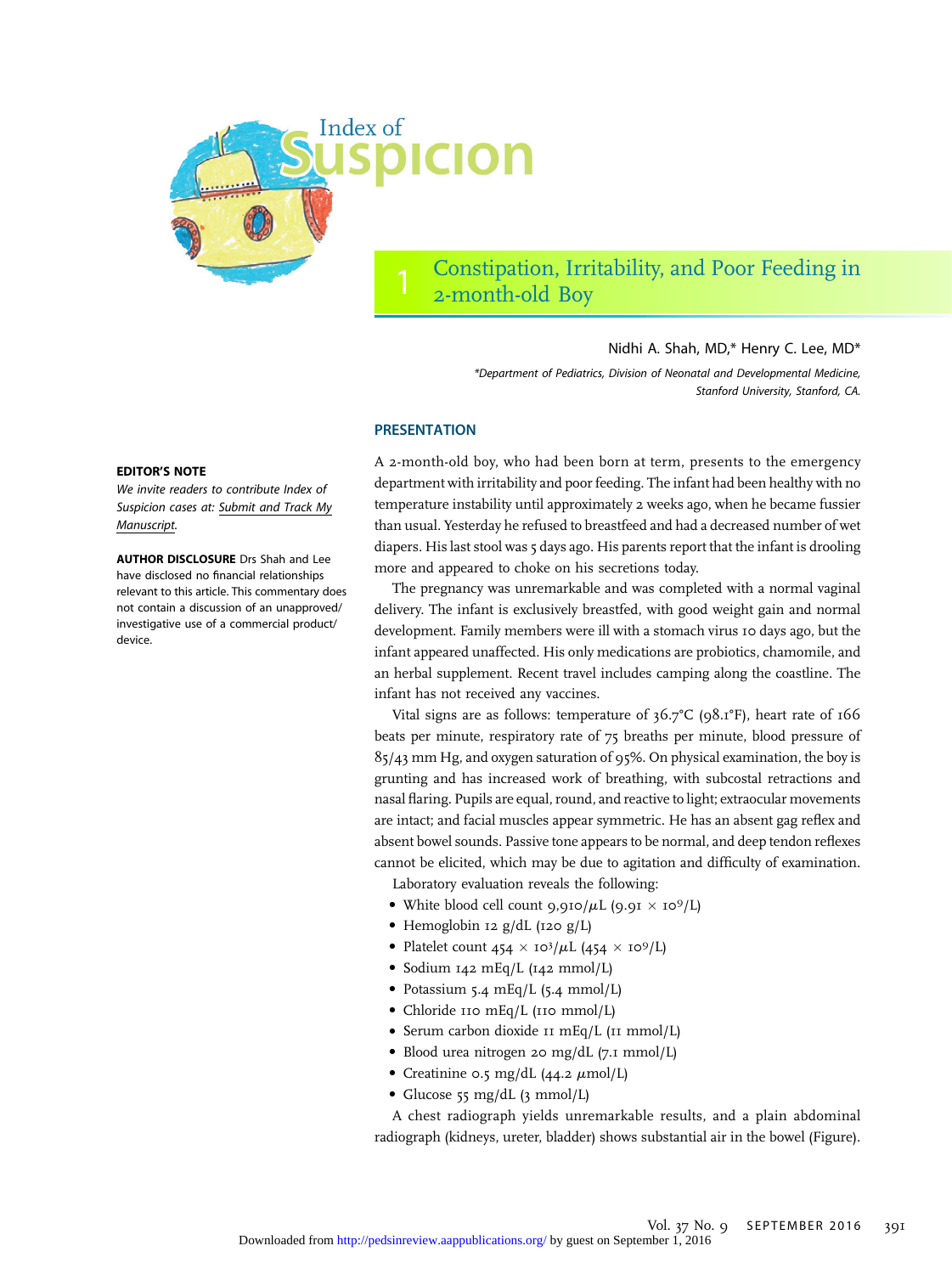

Figure. Abdominal radiograph (kidneys, ureter, bladder) showing diffuse intestinal dilation.

The infant is intubated for airway protection. Blood and urine are sent for culturing, and empiric antibiotics are initiated. Stool tests ultimately lead to a diagnosis.

### **DISCUSSION**

Based on the infant's presentation of respiratory distress and abnormal neurologic findings, the differential diagnosis included sepsis, meningoencephalitis, inborn error of metabolism, exposure to or ingestion of toxin, and congenital neuromuscular disease. The findings of constipation, difficulty handling secretions, and absent gag reflex also raised the possibility of infantile botulism.

Stool tests were ordered for botulinum toxin, but samples could not be obtained efficiently due to ileus. A saline enema was performed, and stool was obtained on the second attempt. The stool was sent to the state laboratory for botulinum testing. Because of the delay in sending the stool and the high suspicion for infantile botulism, botulism immunoglobulin (BabyBIG) was administered empirically. The infant showed improved spontaneous movement within hours of treatment and was able to be extubated 2 days later. The state laboratory confirmed the diagnosis of infantile botulism 1 day after treatment was initiated. The infant was discharged from

the hospital 5 days after treatment with completely normal neurologic function.

## The Condition

In the United States, an average 145 cases of botulism are reported annually, of which 65% are cases of infantile botulism. Botulism is caused by Clostridium botulinum, a gram-positive, spore-forming bacterium that produces a toxin which blocks cholinergic transmission on the presynaptic side of ganglia and neuromuscular junctions. Although infantile botulism is most commonly associated with ingestion of raw honey, most cases actually occur from the ingestion of spores found in dust and dirt. Of the 4 subtypes of C botulinum, types A and B are responsible for most cases. Type A botulism is believed to be more severe than type B.

Infantile botulism affects infants up to 12 months of age, although the median age of onset is 3 to 4 months. Older children are believed to be less susceptible to botulism due to their mature gastrointestinal tracts, which can excrete the spores before they germinate. The condition most commonly presents with constipation and poor feeding, followed by progressive descending weakness and hypotonia. Infants can rapidly decompensate because cranial nerve function is compromised, leading to a loss of suck and gag reflexes and eventually respiratory failure.

#### **Diagnosis**

Diagnosing infantile botulism can be difficult. The most sensitive test for diagnosis is identification of toxin in the stool. Because constipation is present in almost all affected infants, however, stool can be difficult to obtain. Serum markers are often negative.

## Management

Supportive treatment is the mainstay of the therapy. Infants with respiratory failure must be intubated to protect the airway and placed on mechanical ventilation. Paralysis may progress rapidly, and heightened vigilance is required to prevent sudden deterioration. During the period of ileus, nasogastric decompression along with parenteral nutrition may be required.

BabyBIG is a safe and effective therapy to treat both types A and B infantile botulism. It contains primarily immunoglobulin G that is pooled from donors. Because of the lack of adverse effects associated with the treatment, infants with clinical presentations consistent with infantile botulism should be empirically treated with BabyBIG even before confirmation of the diagnosis. Systemic antibiotics should be discontinued because they might lead to lysis of C botulinum in the intestines, resulting in further release of toxin.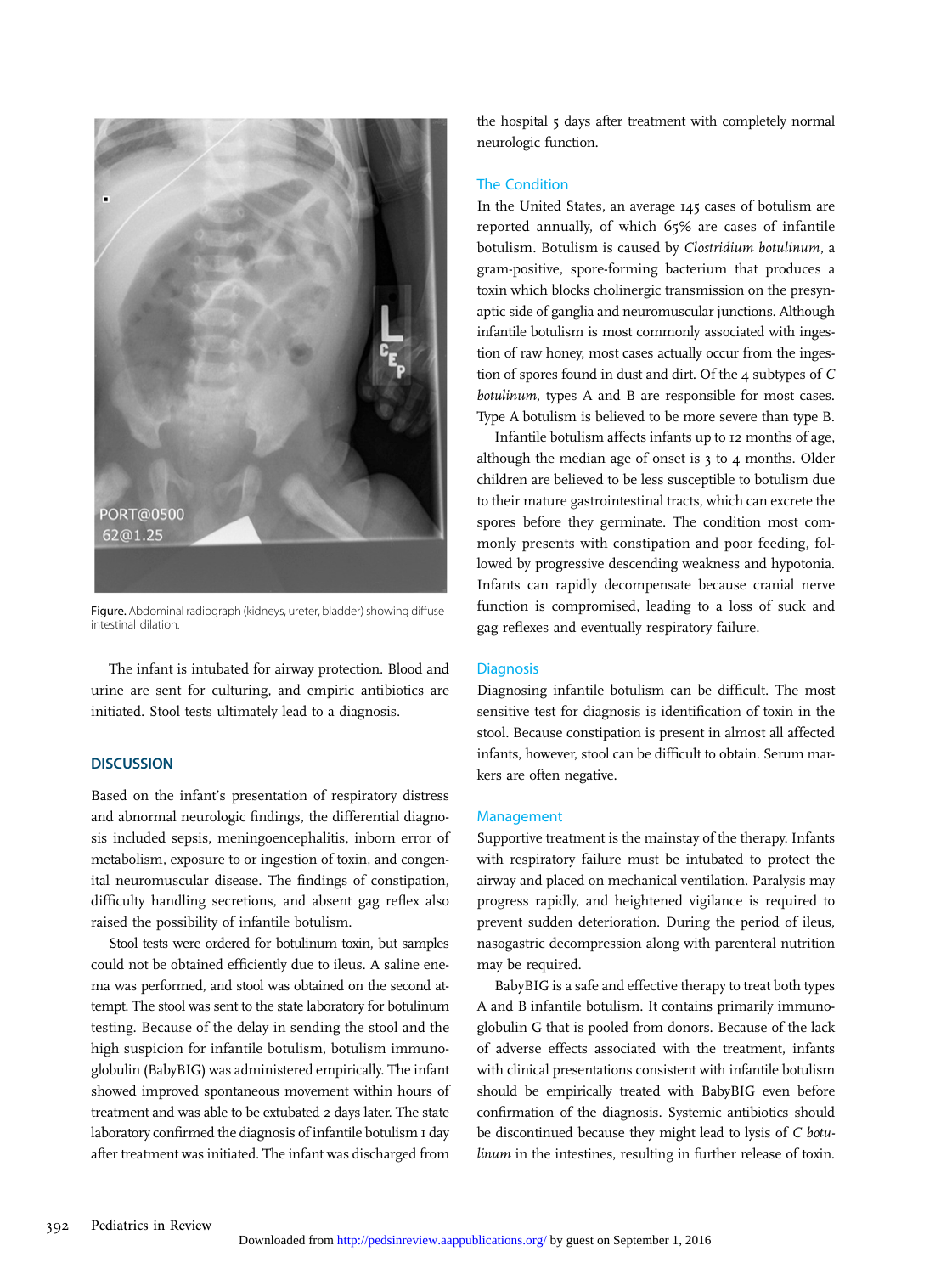In a randomized, controlled study, administration of BabyBIG reduced length of hospital admission, duration of intensive care, and duration of mechanical ventilation for treated infants compared to those who were not treated with BabyBIG.

## Lessons for the Clinician

- Infantile botulism is most commonly caused by ingestion of spores found in dirt and dust.
- Infantile botulism almost always presents with feeding difficulty and constipation, followed by a descending paralysis.
- Botulism immunoglobulin should be administered early, even without the results of confirmatory tests.

Suggested Readings for this article are at [http://pedsinreview.](http://pedsinreview.aappublications.org/content/37/9/391) [aappublications.org/content/37/9/391.](http://pedsinreview.aappublications.org/content/37/9/391)

# Parent Resources from the AAP at HealthyChildren.org

Case 1: Constipation, Irritability and Poor Feeding in a 2-month-old Boy

- <https://www.healthychildren.org/English/health-issues/conditions/infections/Pages/Botulism.aspx>
- Spanish:<https://www.healthychildren.org/spanish/health-issues/conditions/infections/paginas/botulism.aspx>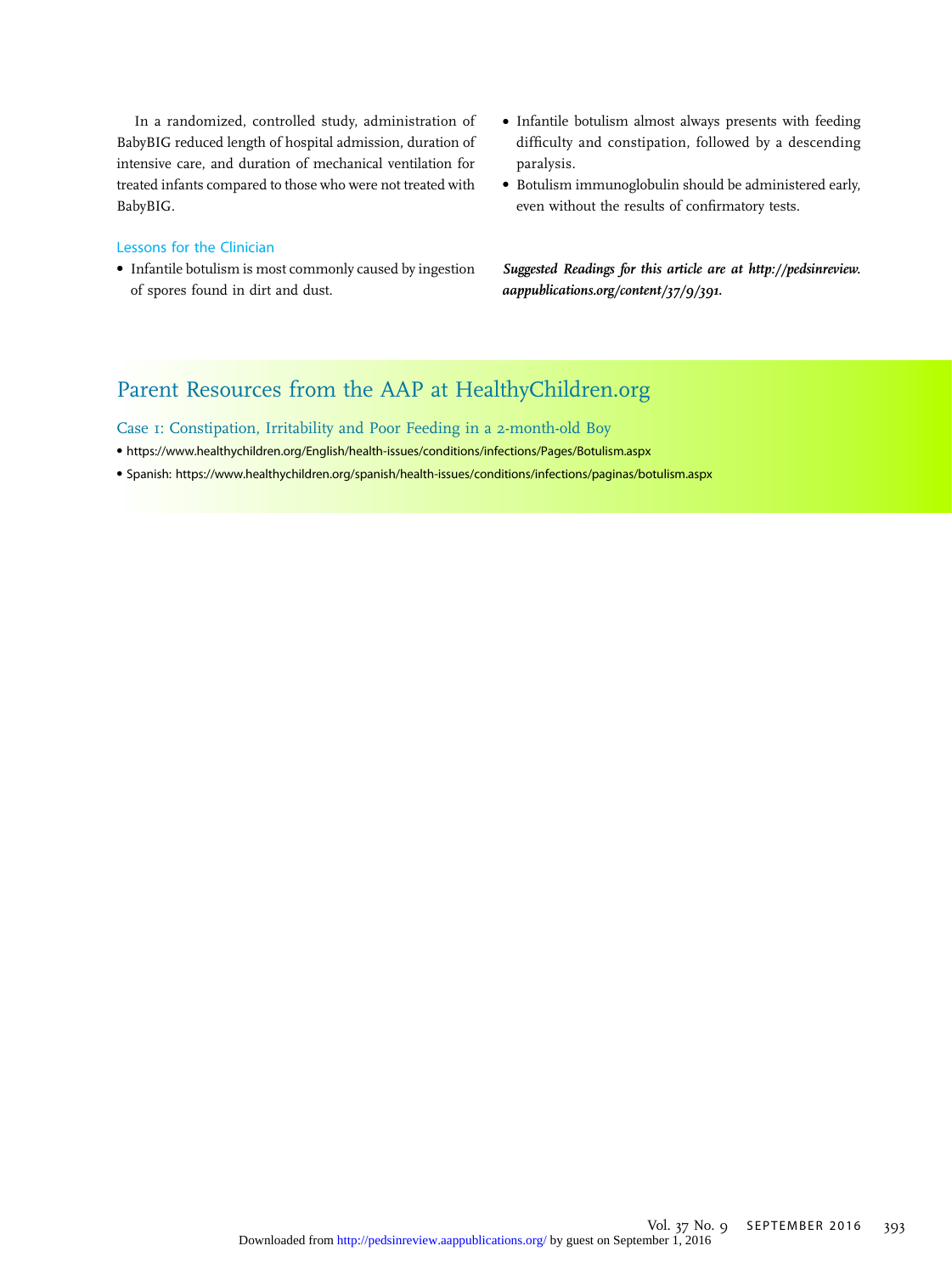## **Case 1: Constipation, Irritability, and Poor Feeding in 2-month-old Boy**

DOI: 10.1542/pir.2014-0114 *Pediatrics in Review* 2016;37;391 Nidhi A. Shah and Henry C. Lee

| <b>Updated Information &amp;</b><br><b>Services</b><br><b>References</b> | including high resolution figures, can be found at:<br>http://pedsinreview.aappublications.org/content/37/9/391<br>This article cites 2 articles, 1 of which you can access for free at:<br>http://pedsinreview.aappublications.org/content/37/9/391#BIBL                                                                                                                                                                                        |
|--------------------------------------------------------------------------|--------------------------------------------------------------------------------------------------------------------------------------------------------------------------------------------------------------------------------------------------------------------------------------------------------------------------------------------------------------------------------------------------------------------------------------------------|
| <b>Subspecialty Collections</b>                                          | This article, along with others on similar topics, appears in the<br>following collection(s):<br><b>Critical Care</b><br>http://classic.pedsinreview.aappublications.org/cgi/collection/critical<br>_care_sub<br><b>Infectious Disease</b><br>http://classic.pedsinreview.aappublications.org/cgi/collection/infecti<br>ous diseases sub<br><b>Neurology</b><br>http://classic.pedsinreview.aappublications.org/cgi/collection/neurol<br>ogy_sub |
| Permissions & Licensing                                                  | Information about reproducing this article in parts (figures, tables) or<br>in its entirety can be found online at:<br>http://classic.pedsinreview.aappublications.org/site/misc/Permissions<br>.xhtml                                                                                                                                                                                                                                           |
| <b>Reprints</b>                                                          | Information about ordering reprints can be found online:<br>http://classic.pedsinreview.aappublications.org/site/misc/reprints.xht<br>ml                                                                                                                                                                                                                                                                                                         |